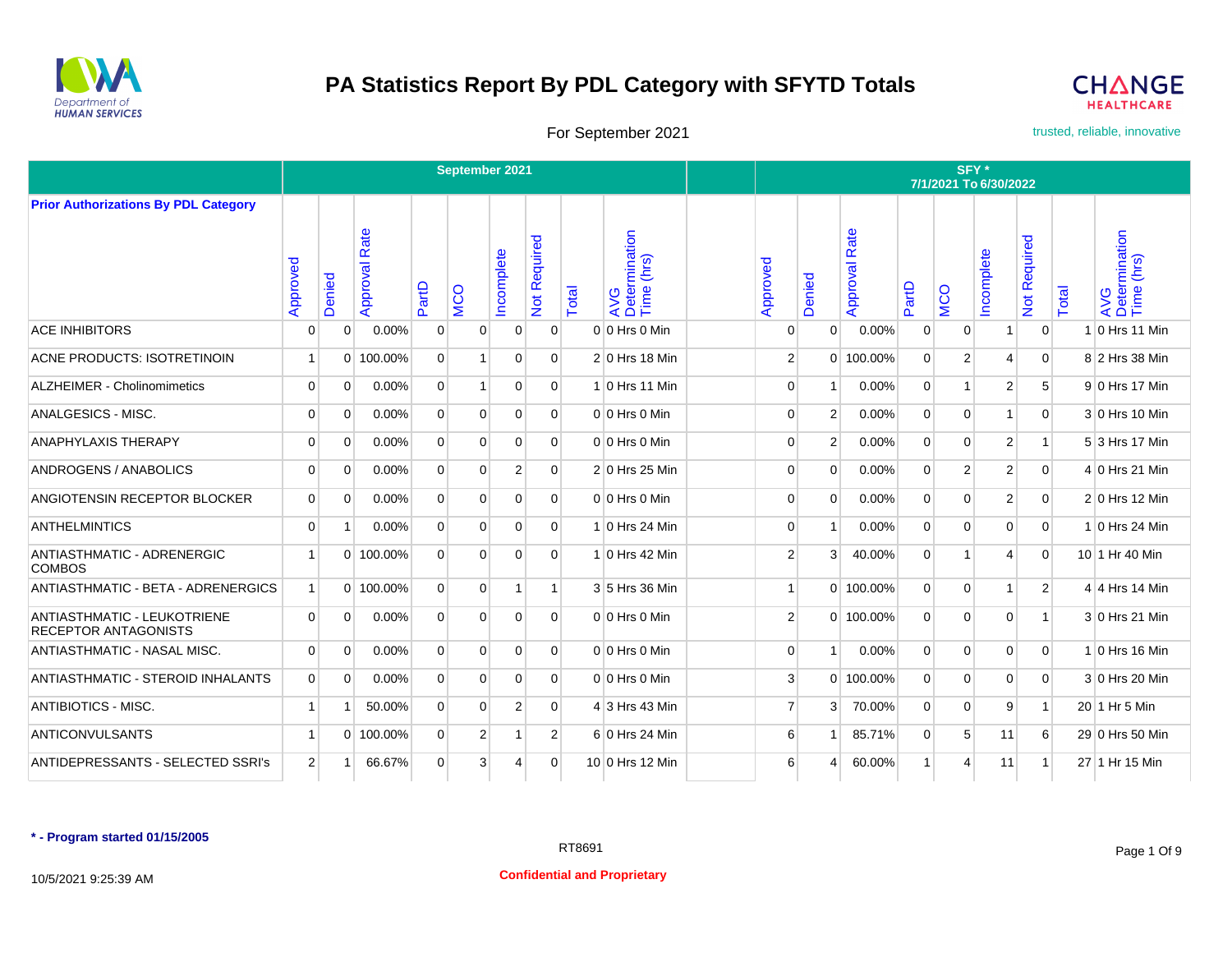



For September 2021 **trusted, reliable, innovative** 

|                                                                              |                |                |                  |                | September 2021 |                |                           |       |                                    |                |                |                      |                | SFY*           | 7/1/2021 To 6/30/2022 |                |       |                                    |
|------------------------------------------------------------------------------|----------------|----------------|------------------|----------------|----------------|----------------|---------------------------|-------|------------------------------------|----------------|----------------|----------------------|----------------|----------------|-----------------------|----------------|-------|------------------------------------|
| <b>Prior Authorizations By PDL Category</b>                                  |                |                |                  |                |                |                |                           |       |                                    |                |                |                      |                |                |                       |                |       |                                    |
|                                                                              | Approved       | Denied         | Rate<br>Approval | PartD          | <b>NCO</b>     | Incomplete     | Required<br>$\frac{5}{2}$ | Total | AVG<br>Determination<br>Time (hrs) | Approved       | Denied         | <b>Approval Rate</b> | PartD          | <b>MCO</b>     | ncomplete             | Not Required   | Total | AVG<br>Determination<br>Time (hrs) |
| ANTIEMETIC - 5-HT3 RECEPTOR<br>ANTAGONISTS/ SUBSTANCE P<br><b>NEUROKININ</b> | 0              | 0              | 0.00%            | $\mathbf 0$    | 0              | 3              | $\mathbf 0$               |       | 3 4 Hrs 59 Min                     | 0              | 0              | 0.00%                | $\mathbf 0$    | $\overline{0}$ | 3 <sup>1</sup>        | $\mathbf 0$    |       | 3 4 Hrs 59 Min                     |
| ANTIEMETIC - ANTICHOLINERGIC /<br><b>DOPAMINERGIC</b>                        | $\mathbf 0$    | $\mathbf 0$    | 0.00%            | $\mathbf 0$    | $\Omega$       | $\mathbf 0$    | $\overline{0}$            |       | $0 0$ Hrs 0 Min                    | 0              | $\overline{2}$ | 0.00%                | $\mathbf 0$    | $\overline{0}$ | $\overline{1}$        | $\mathbf 0$    |       | 3 0 Hrs 27 Min                     |
| Antiemetic-Tetrahydrocannabinol (THC)<br>Derivatives                         | $\Omega$       | $\Omega$       | 0.00%            | $\Omega$       | $\Omega$       | $\Omega$       | $\Omega$                  |       | $0 0$ Hrs $0$ Min                  | -1             |                | $0$   100.00%        | $\Omega$       | $\Omega$       | $\Omega$              | $\Omega$       |       | 1 0 Hrs 24 Min                     |
| <b>ANTIFUNGALS - ASSORTED</b>                                                | $\mathbf 0$    | $\mathbf 0$    | 0.00%            | $\mathbf{0}$   | 0              | $\overline{0}$ | $\overline{0}$            |       | $0 0$ Hrs 0 Min                    | $\mathbf 0$    | 0              | 0.00%                | $\overline{0}$ | 1 <sup>1</sup> | $\overline{0}$        | $\overline{0}$ |       | $1 0$ Hrs 6 Min                    |
| ANTIHISTAMINES - NON-SEDATING                                                | $\mathbf 0$    | 1              | 0.00%            | $\mathbf 0$    | $\Omega$       | $\mathbf 0$    | $\Omega$                  |       | 1 0 Hrs 17 Min                     | 0              | 1              | 0.00%                | $\mathbf 0$    | $\mathbf{1}$   | $\Omega$              | $\mathbf 0$    |       | $2 0$ Hrs 12 Min                   |
| <b>ANTIHISTAMINES - OTHER</b>                                                | $\Omega$       | $\Omega$       | 0.00%            | $\overline{0}$ | $\Omega$       | $\Omega$       | $\Omega$                  |       | $0 0$ Hrs 0 Min                    | 0              | 4              | 0.00%                | $\Omega$       | $\Omega$       | $\Omega$              | $\mathbf 0$    |       | 4 0 Hrs 18 Min                     |
| <b>ANTIHYPERTENSIVES - CENTRAL</b>                                           | $\Omega$       | $\Omega$       | 0.00%            | $\Omega$       | $\Omega$       | $\Omega$       | $\Omega$                  |       | $0 0$ Hrs 0 Min                    | $\Omega$       |                | 0.00%                | $\Omega$       | $\Omega$       | $\Omega$              | $\Omega$       |       | 0 Hrs 10 Min                       |
| <b>ANTI-IGE &amp; ANTI-INTERLEUKIN</b><br><b>ANTIBODIES</b>                  | $\mathbf 0$    | $\Omega$       | 0.00%            | $\Omega$       | $\Omega$       | $\Omega$       | $\Omega$                  |       | $0 0$ Hrs 0 Min                    | $\overline{2}$ |                | 0 100.00%            | $\Omega$       | $\overline{1}$ |                       | $\Omega$       |       | 4 6 Hrs 17 Min                     |
| ANTI-INFLAMMATORIES, NON-NSAID                                               | $\overline{2}$ | 1              | 66.67%           | 0              | 4              | $\Omega$       | $\Omega$                  |       | 7 0 Hrs 27 Min                     | 3              | 1              | 75.00%               | $\mathbf 0$    | 9              | $\overline{2}$        | $\mathbf 0$    |       | 15 0 Hrs 24 Min                    |
| ANTINEOPLASTICS - AROMATASE<br><b>INHIBITORS</b>                             | $\mathbf 0$    | $\mathbf 0$    | 0.00%            | $\mathbf 0$    | $\Omega$       | $\Omega$       | $\Omega$                  |       | $0 0$ Hrs 0 Min                    | $\Omega$       | -1             | 0.00%                | 0              | $\mathbf 0$    | $\Omega$              | $\Omega$       |       | $1 0$ Hrs 17 Min                   |
| ANTINEOPLASTICS - CLL 17P DELETION                                           | $\mathbf 0$    | $\mathbf 0$    | 0.00%            | $\Omega$       | 0              | $\Omega$       | $\Omega$                  |       | $0 0$ Hrs 0 Min                    | $\Omega$       | 0              | 0.00%                | $\mathbf{1}$   | $\Omega$       | $\overline{0}$        | $\mathbf 0$    |       | $1 0$ Hrs 26 Min                   |
| ANTINEOPLASTICS - MISC.                                                      | $\mathbf 0$    | $\mathbf 0$    | 0.00%            | $\overline{0}$ | 0              | 0              | $\Omega$                  |       | $0 0$ Hrs 0 Min                    | $\overline{1}$ |                | 0 100.00%            | $\mathbf 0$    | $\overline{0}$ | $\overline{0}$        | $\mathbf 0$    |       | 1 0 Hrs 26 Min                     |
| ANTINEOPLASTICS - PROTEIN-<br><b>TYROSINE KINASE INHIBITORS</b>              | $\mathbf 0$    | $\mathbf 0$    | 0.00%            | $\overline{0}$ | $\Omega$       | $\Omega$       | $\overline{0}$            |       | $0 0$ Hrs 0 Min                    | 3              |                | 0 100.00%            | $\mathbf{1}$   | $\overline{0}$ | $\Omega$              | $\mathbf 0$    |       | 4 0 Hrs 20 Min                     |
| ANTI-PSORIATICS - NON-BIOLOGICALS                                            | $\Omega$       | $\Omega$       | 0.00%            | $\Omega$       | $\Omega$       | $\Omega$       | $\Omega$                  |       | $0 0$ Hrs $0$ Min                  | $\Omega$       | $\Omega$       | 0.00%                | $\overline{0}$ | $\mathbf{1}$   | $\Omega$              | $\overline{1}$ |       | 2 7 Hrs 22 Min                     |
| ANTIPSYCHOTICS - ATYPICALS                                                   | 14             | $\overline{2}$ | 87.50%           | $\overline{0}$ | 1              | 3              | 6                         |       | 26 0 Hrs 56 Min                    | 41             | 15             | 73.21%               | 1 <sup>1</sup> | 14             | 26                    | 14             |       | 111 Hr 56 Min                      |
| <b>ANTIPSYCHOTICS - TYPICAL</b>                                              | 0              | $\Omega$       | 0.00%            | $\mathbf 0$    | 0              | $\mathbf 0$    | $\Omega$                  |       | $0 0$ Hrs 0 Min                    | $\Omega$       | 0              | 0.00%                | $\mathbf 0$    | $\mathbf 0$    | $\mathbf{1}$          | $\mathbf 0$    |       | 1 14 Hrs 26 Min                    |

**\* - Program started 01/15/2005**

Page 2 Of 9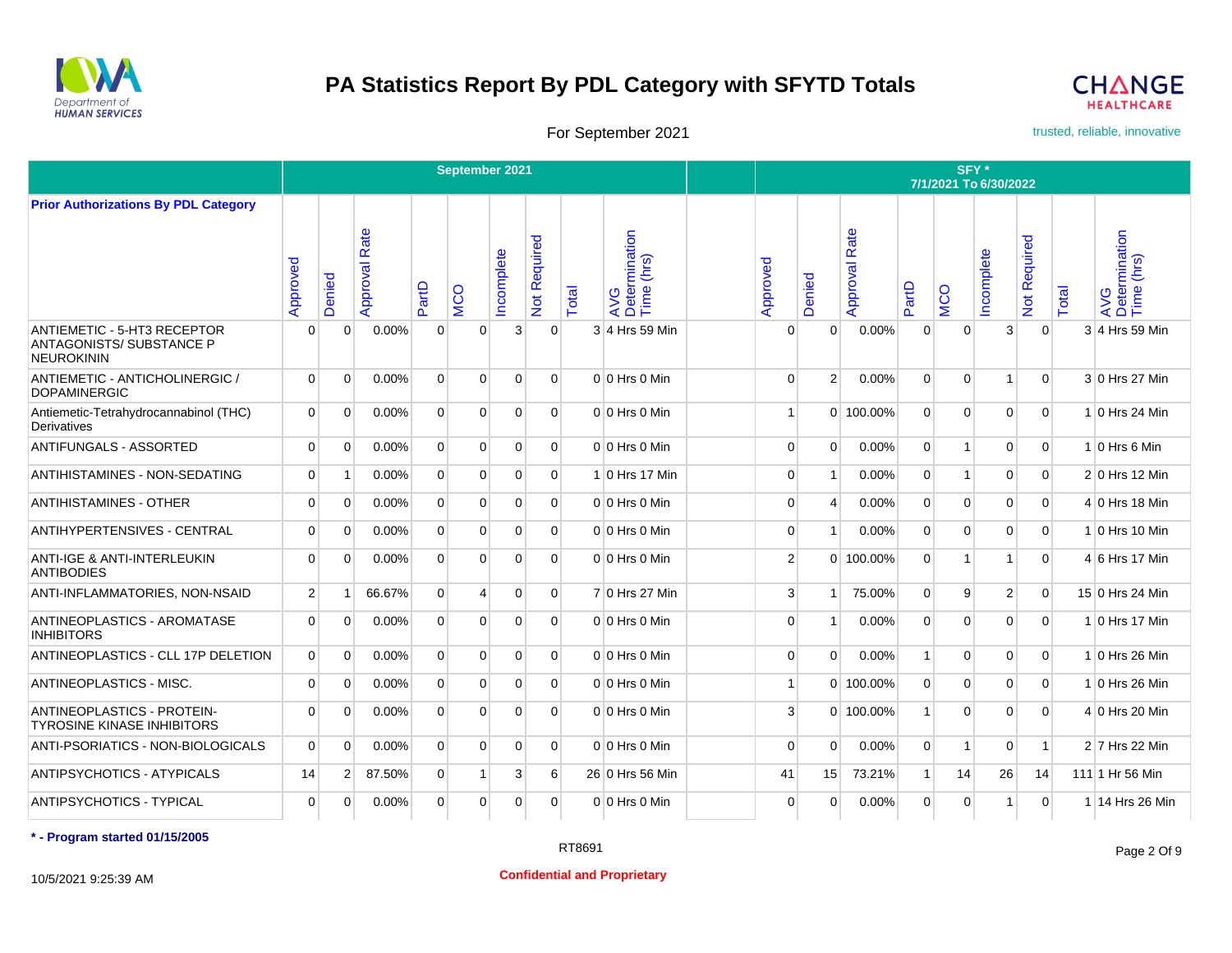



For September 2021 **trusted, reliable, innovative** 

|                                                      |                |             |                  |                | September 2021 |                |                           |       |                                    |                |                |                  |                      | SFY*           | 7/1/2021 To 6/30/2022 |                           |       |                                    |
|------------------------------------------------------|----------------|-------------|------------------|----------------|----------------|----------------|---------------------------|-------|------------------------------------|----------------|----------------|------------------|----------------------|----------------|-----------------------|---------------------------|-------|------------------------------------|
| <b>Prior Authorizations By PDL Category</b>          |                |             |                  |                |                |                |                           |       |                                    |                |                |                  |                      |                |                       |                           |       |                                    |
|                                                      | Approved       | Denied      | Rate<br>Approval | PartD          | <b>MCO</b>     | Incomplete     | Required<br>$\frac{5}{2}$ | Total | AVG<br>Determination<br>Time (hrs) | Approved       | Denied         | Rate<br>Approval | artD<br>$\mathbf{a}$ | <b>MCO</b>     | ncomplete             | Required<br>$\frac{5}{2}$ | Total | AVG<br>Determination<br>Time (hrs) |
| ANTISPASMODICS - LONG ACTING                         | 0              | 0           | 0.00%            | 0              | O              | 0              | $\mathbf 0$               |       | $0 0$ Hrs 0 Min                    |                | 0              | 100.00%          | 0                    | 0              |                       | $\overline{0}$            |       | $2 0$ Hrs 9 Min                    |
| ANXIOLYTICS - MISC.                                  | 0              | $\Omega$    | 0.00%            | $\Omega$       | $\Omega$       | $\Omega$       | $\Omega$                  |       | $0 0$ Hrs 0 Min                    | $\mathbf 0$    | $\overline{2}$ | 0.00%            | $\Omega$             | 0              |                       | $\Omega$                  |       | 3 0 Hrs 11 Min                     |
| <b>ARB Combinations</b>                              | $\overline{1}$ |             | 0 100.00%        | $\mathbf{0}$   | 1              | 2              | $\mathbf{1}$              |       | 5 0 Hrs 10 Min                     | $\overline{2}$ |                | 0 100.00%        | $\overline{0}$       | 2              | 6                     | $\mathbf{1}$              |       | 11 0 Hrs 11 Min                    |
| <b>Atopic Dermatitis</b>                             | $\mathbf 0$    | $\mathbf 0$ | 0.00%            | $\mathbf 0$    | $\Omega$       | $\mathbf 0$    | $\mathbf 0$               |       | $0 0$ Hrs 0 Min                    | $\mathbf 0$    | $\Omega$       | 0.00%            | 0                    | $\overline{1}$ | $\Omega$              | $\mathbf 0$               |       | $1 0$ Hrs 6 Min                    |
| BETA BLOCKERS - CARDIO SELECTIVE                     | 0              | $\mathbf 0$ | 0.00%            | $\mathbf 0$    | $\Omega$       | $\Omega$       | $\overline{0}$            |       | $0 0$ Hrs 0 Min                    | $\Omega$       | $\overline{2}$ | 0.00%            | 0                    | $\mathbf 0$    | $\Omega$              | $\overline{0}$            |       | 2 6 Hrs 35 Min                     |
| BETA BLOCKERS - NON SELECTIVE                        | $\mathbf 0$    | $\mathbf 0$ | 0.00%            | $\mathbf 0$    | 0              | $\mathbf 0$    | $\overline{0}$            |       | $0 0$ Hrs 0 Min                    | $\mathbf 0$    | $\Omega$       | 0.00%            | 0                    | $\mathbf 0$    | 0                     | $\mathbf{1}$              |       | $1 0$ Hrs 12 Min                   |
| <b>BPH</b>                                           | $\overline{1}$ | $\Omega$    | 100.00%          | $\Omega$       | $\Omega$       | $\Omega$       | $\overline{0}$            |       | $1 0$ Hrs 9 Min                    | 1              |                | 0 100.00%        | $\overline{0}$       | $\Omega$       | $\Omega$              | $\overline{0}$            |       | $1 0$ Hrs 9 Min                    |
| <b>CGRP INHIBITORS</b>                               | 5              | 1           | 83.33%           | $\overline{0}$ |                | $\overline{7}$ | $\mathbf 0$               |       | 14 1 Hr 33 Min                     | 6              | 5              | 54.55%           | $\overline{0}$       | 5              | 26                    | 3                         |       | 45 1 Hr 17 Min                     |
| CHOLESTEROL - BILE SEQUESTRANTS                      | $\mathbf 0$    | $\Omega$    | 0.00%            | $\Omega$       | 0              | $\overline{1}$ | $\overline{0}$            |       | $1 0$ Hrs 5 Min                    | $\Omega$       | $\Omega$       | 0.00%            | $\Omega$             | $\Omega$       | $\overline{2}$        | $\overline{0}$            |       | $2 0$ Hrs 5 Min                    |
| CHOLESTEROL - FIBRIC ACID<br><b>DERIVATIVES</b>      | $\overline{1}$ |             | 0 100.00%        | $\mathbf 0$    | $\mathbf 0$    | $\mathbf 0$    | $\overline{0}$            |       | $1 0$ Hrs 15 Min                   | $\overline{2}$ |                | 66.67%           | $\overline{0}$       | 1              | $\Omega$              | $\overline{0}$            |       | 4 0 Hrs 52 Min                     |
| CHOLESTEROL - HMG COA + ABSORB<br><b>INHIBITORS</b>  | 0              | $\mathbf 1$ | 0.00%            | $\Omega$       | $\Omega$       | $\Omega$       | $\Omega$                  |       | $1 0$ Hrs 17 Min                   | $\overline{1}$ |                | 50.00%           | $\Omega$             | 1              | $\Omega$              | $\Omega$                  |       | 3 0 Hrs 12 Min                     |
| CONTRACEPTIVES - MONOPHASIC<br>COMBINATION O/C'S     | $\mathbf 0$    | $\mathbf 0$ | 0.00%            | $\Omega$       | $\Omega$       | $\Omega$       | $\Omega$                  |       | $0 0$ Hrs 0 Min                    | $\overline{1}$ |                | $0$ 100.00%      | $\Omega$             | $\Omega$       | $\Omega$              | $\Omega$                  |       | 1 0 Hrs 15 Min                     |
| CONTRACEPTIVES - PATCHES/ VAGINAL<br><b>PRODUCTS</b> | $\mathbf 0$    | $\mathbf 0$ | 0.00%            | $\mathbf 0$    |                | $\Omega$       | $\Omega$                  |       | $1 0$ Hrs 13 Min                   | $\Omega$       | $\Omega$       | 0.00%            | $\overline{0}$       | 1              |                       | $\mathbf 0$               |       | $2 0$ Hrs 10 Min                   |
| COUGH/COLD - ANTITUSSIVE -<br>NONNARCOTIC            | $\mathbf 0$    | 3           | 0.00%            | $\mathbf 0$    | $\mathbf 0$    | $\Omega$       | $\overline{0}$            |       | 3 0 Hrs 15 Min                     | $\mathbf 0$    | 3              | 0.00%            | 0                    | $\mathbf 0$    | $\Omega$              | $\overline{0}$            |       | 3 0 Hrs 15 Min                     |
| COX 2 INHIBITORS - HIGHLY SELECTIVE                  | $\mathbf 0$    | $\mathbf 0$ | 0.00%            | $\mathbf 0$    | $\mathbf 0$    | $\mathbf 0$    | $\overline{0}$            |       | $0 0$ Hrs 0 Min                    | $\mathbf 0$    | $\Omega$       | 0.00%            | $\overline{0}$       | 1              | $\overline{2}$        | $\mathbf{0}$              |       | $3 0$ Hrs 7 Min                    |
| COX 2 INHIBITORS - SELECTIVE                         | $\overline{0}$ | -1          | 0.00%            | $\mathbf 0$    | 0              | 0              | $\overline{0}$            |       | 1 0 Hrs 47 Min                     | $\mathbf 0$    | $\overline{2}$ | 0.00%            | 0                    | 0              | 0                     | $\overline{0}$            |       | 2 0 Hrs 32 Min                     |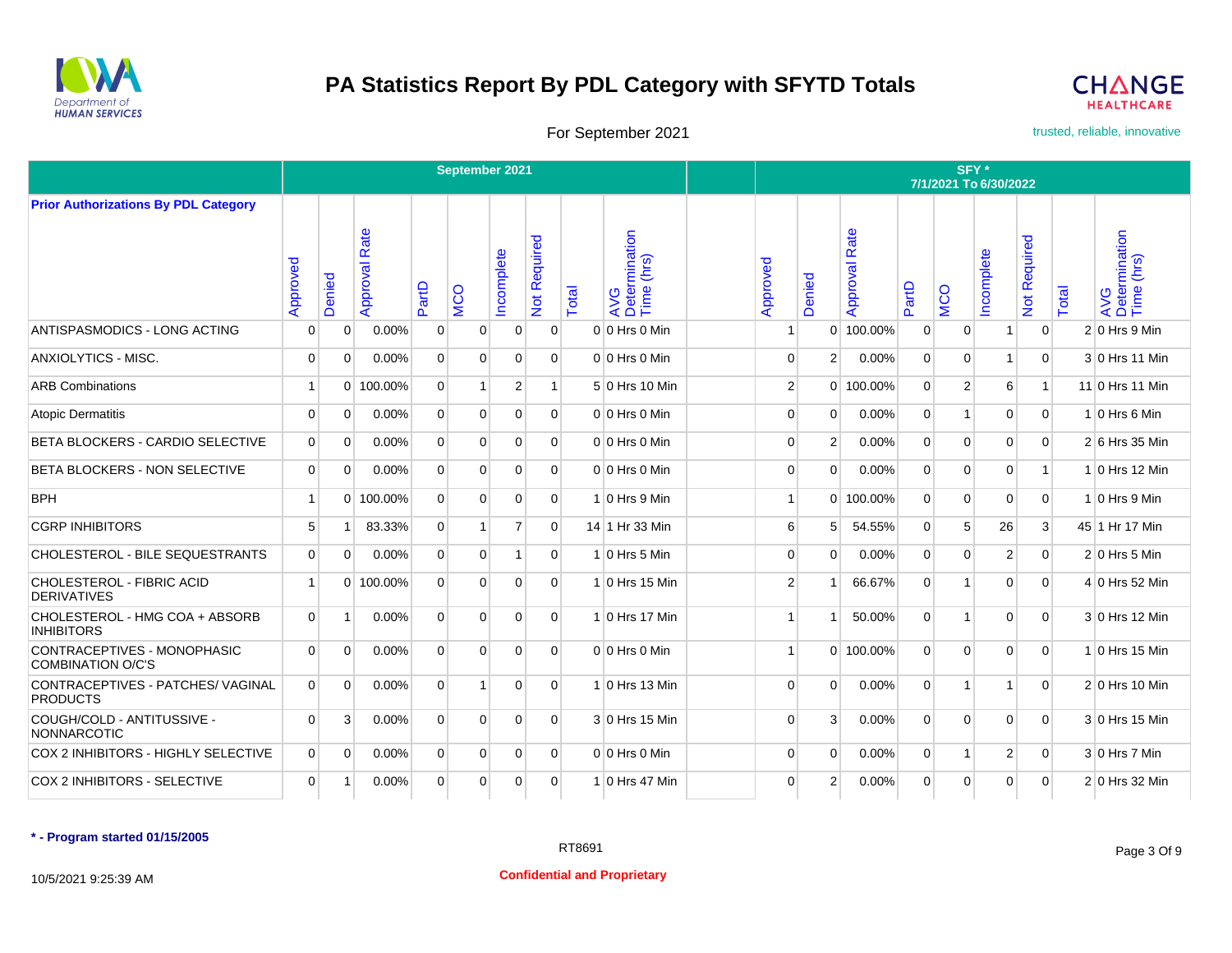



For September 2021 **trusted, reliable, innovative** 

|                                                    |                |                |                      |                | September 2021 |             |                |       |                                    |                |          |                  |                | SFY*<br>7/1/2021 To 6/30/2022 |                |                           |       |                                         |
|----------------------------------------------------|----------------|----------------|----------------------|----------------|----------------|-------------|----------------|-------|------------------------------------|----------------|----------|------------------|----------------|-------------------------------|----------------|---------------------------|-------|-----------------------------------------|
| <b>Prior Authorizations By PDL Category</b>        |                |                |                      |                |                |             |                |       |                                    |                |          |                  |                |                               |                |                           |       |                                         |
|                                                    | Approved       | Denied         | <b>Approval Rate</b> | PartD          | <b>NCO</b>     | Incomplete  | Not Required   | Total | AVG<br>Determination<br>Time (hrs) | Approved       | Denied   | Rate<br>Approval | PartD          | <b>MCO</b>                    | ncomplete      | Required<br>$\frac{5}{2}$ | Total | AVG<br>Determination<br>Time (hrs)      |
| <b>Cystic Fibrosis Agents</b>                      | 0              | 0              | 0.00%                | $\mathbf{0}$   | 0              | 0           | 0              |       | $0 0$ Hrs 0 Min                    | -1             | $\Omega$ | 100.00%          | $\Omega$       | $\mathbf 0$                   |                | $\overline{0}$            |       | 2 2 Hrs 34 Min                          |
| <b>DIABETIC - INSULIN PENFILLS</b>                 | $\mathbf{1}$   | 1              | 50.00%               | $\overline{0}$ | 0              | 3           | $\Omega$       |       | 5 2 Hrs 53 Min                     | $\overline{2}$ | 2        | 50.00%           | $\Omega$       |                               | 3              | 2                         |       | $10\overline{\smash{\big)}3}$ Hrs 5 Min |
| <b>DIABETIC - NON-INSULIN INJECTABLES</b>          | 6              |                | 0 100.00%            | $\overline{0}$ | 5              | 6           | 1              |       | 18 1 Hr 59 Min                     | 20             | 11       | 64.52%           | $\overline{0}$ | 9                             | 13             | 5                         |       | 58 1 Hr 55 Min                          |
| <b>DIABETIC - ORAL BIGUANIDES</b>                  | $\vert$        | -1             | 50.00%               | $\overline{0}$ | $\overline{0}$ | $\mathbf 0$ | 1              |       | $3 4$ Hrs 4 Min                    | $\mathbf{1}$   |          | 50.00%           | $\overline{0}$ | $\overline{0}$                | $\mathbf 0$    | $\overline{1}$            |       | $3 4$ Hrs 4 Min                         |
| DIABETIC - ORAL SULFONYLUREAS                      | $\overline{0}$ | $\Omega$       | 0.00%                | $\overline{0}$ | $\Omega$       | $\mathbf 0$ | $\Omega$       |       | $0 0$ Hrs 0 Min                    | $\Omega$       | -1       | 0.00%            | $\overline{0}$ | $\Omega$                      | $\Omega$       | $\Omega$                  |       | 1 0 Hrs 10 Min                          |
| <b>DIABETIC - OTHER</b>                            | 6              | $\Omega$       | 100.00%              | $\Omega$       | 2              | 5           |                |       | 14 0 Hrs 15 Min                    | 11             |          | 91.67%           | $\Omega$       | $\overline{2}$                | 6              | $\overline{\mathbf{1}}$   |       | 21 0 Hrs 14 Min                         |
| ELECTROLYTES/ NUTRITIONALS                         | $\overline{0}$ | $\Omega$       | 0.00%                | $\mathbf{0}$   | $\overline{0}$ | $\mathbf 0$ | $\Omega$       |       | $0 0$ Hrs 0 Min                    | $\Omega$       | $\Omega$ | 0.00%            | $\Omega$       | 1                             | $\mathbf 0$    | $\mathbf 0$               |       | $1$ 1 Hr 6 Min                          |
| <b>Endothelin Receptor Antagonist</b>              | 0              | $\Omega$       | 0.00%                | $\mathbf{0}$   | $\Omega$       | $\mathbf 0$ | $\Omega$       |       | $0 0$ Hrs $0$ Min                  | $\Omega$       | -1       | 0.00%            | $\overline{0}$ | $\overline{0}$                | $\mathbf 0$    | $\mathbf 0$               |       | $1 0$ Hrs 8 Min                         |
| <b>ERYTHROPOEISIS STIMULATING</b><br><b>AGENTS</b> | $\mathbf 0$    | $\mathbf 0$    | 0.00%                | $\mathbf{0}$   | $\mathbf 0$    | 1           | 0              |       | $1$ 1 Hr 18 Min                    | $\Omega$       | $\Omega$ | 0.00%            | $\Omega$       | $\overline{0}$                | $\overline{1}$ | $\mathbf 0$               |       | 1 1 Hr 18 Min                           |
| <b>ESTROGEN COMBO'S</b>                            | $\mathbf 0$    | 0              | 0.00%                | $\overline{0}$ | $\overline{0}$ | $\mathbf 0$ | $\Omega$       |       | $0 0$ Hrs 0 Min                    | $\Omega$       | $\Omega$ | 0.00%            | $\Omega$       | $\mathbf{1}$                  | $\mathbf 0$    | 0                         |       | $1 0$ Hrs 15 Min                        |
| <b>FLUOROQUINOLONES</b>                            | $\mathbf{1}$   | $\Omega$       | 100.00%              | $\overline{0}$ | $\mathbf 0$    |             | 0              |       | $2 0$ Hrs 53 Min                   | $\mathbf{1}$   |          | 0 100.00%        | $\Omega$       | $\overline{0}$                |                | $\mathbf 0$               |       | $2 0$ Hrs 53 Min                        |
| GI - ANTI - FLATULENTS / GI STIMULANTS             | $\mathbf 0$    | $\mathbf 0$    | 0.00%                | $\overline{0}$ | 0              | $\mathbf 0$ | $\overline{2}$ |       | $2 0$ Hrs 19 Min                   | $\mathbf 0$    |          | 0.00%            | $\Omega$       | $\overline{0}$                |                | 3                         |       | $5 0$ Hrs 19 Min                        |
| GI - ANTIDIARRHEAL / ANTACID - MISC.               | $\mathbf{0}$   | $\mathbf 0$    | 0.00%                | $\overline{0}$ | $\overline{0}$ | $\mathbf 0$ | $\Omega$       |       | $0 0$ Hrs 0 Min                    | 5              |          | 0 100.00%        | $\overline{0}$ | $\overline{0}$                | 3              | $\vert$ 1                 |       | 93 Hrs 35 Min                           |
| <b>GI - INFLAMMATORY BOWEL AGENTS</b>              | $\mathbf{1}$   | $\overline{1}$ | 50.00%               | $\overline{0}$ | $\Omega$       | $\mathbf 0$ | $\Omega$       |       | $2 0$ Hrs 38 Min                   | $\mathbf{1}$   |          | 50.00%           | $\Omega$       | $\Omega$                      | $\mathbf 0$    | $\mathbf 0$               |       | 2 0 Hrs 38 Min                          |
| GI - MISC.                                         | $\mathbf 0$    | -1             | 0.00%                | $\Omega$       | $\Omega$       | $\Omega$    | $\Omega$       |       | $1 0$ Hrs 8 Min                    | $\Omega$       |          | 0.00%            | $\Omega$       | $\Omega$                      | $\Omega$       | $\Omega$                  |       | $1 0$ Hrs 8 Min                         |
| <b>GI - PROTON PUMP INHIBITOR</b>                  | $\mathbf{1}$   | -1             | 50.00%               | $\mathbf{1}$   | $\overline{4}$ | 3           | 1              |       | 11 1 Hr 33 Min                     | 8              | 6        | 57.14%           |                | 11                            | 8              | $\overline{7}$            |       | 41 0 Hrs 41 Min                         |
| <b>GI - ULCER ANTI-INFECTIVE</b>                   | $\overline{0}$ | $\overline{1}$ | 0.00%                | $\overline{0}$ | 0              | 0           | $\overline{0}$ |       | $1 0$ Hrs 31 Min                   | $\mathbf 0$    |          | 0.00%            | $\overline{0}$ | $\overline{0}$                | $\mathbf 0$    | 0                         |       | 1 0 Hrs 31 Min                          |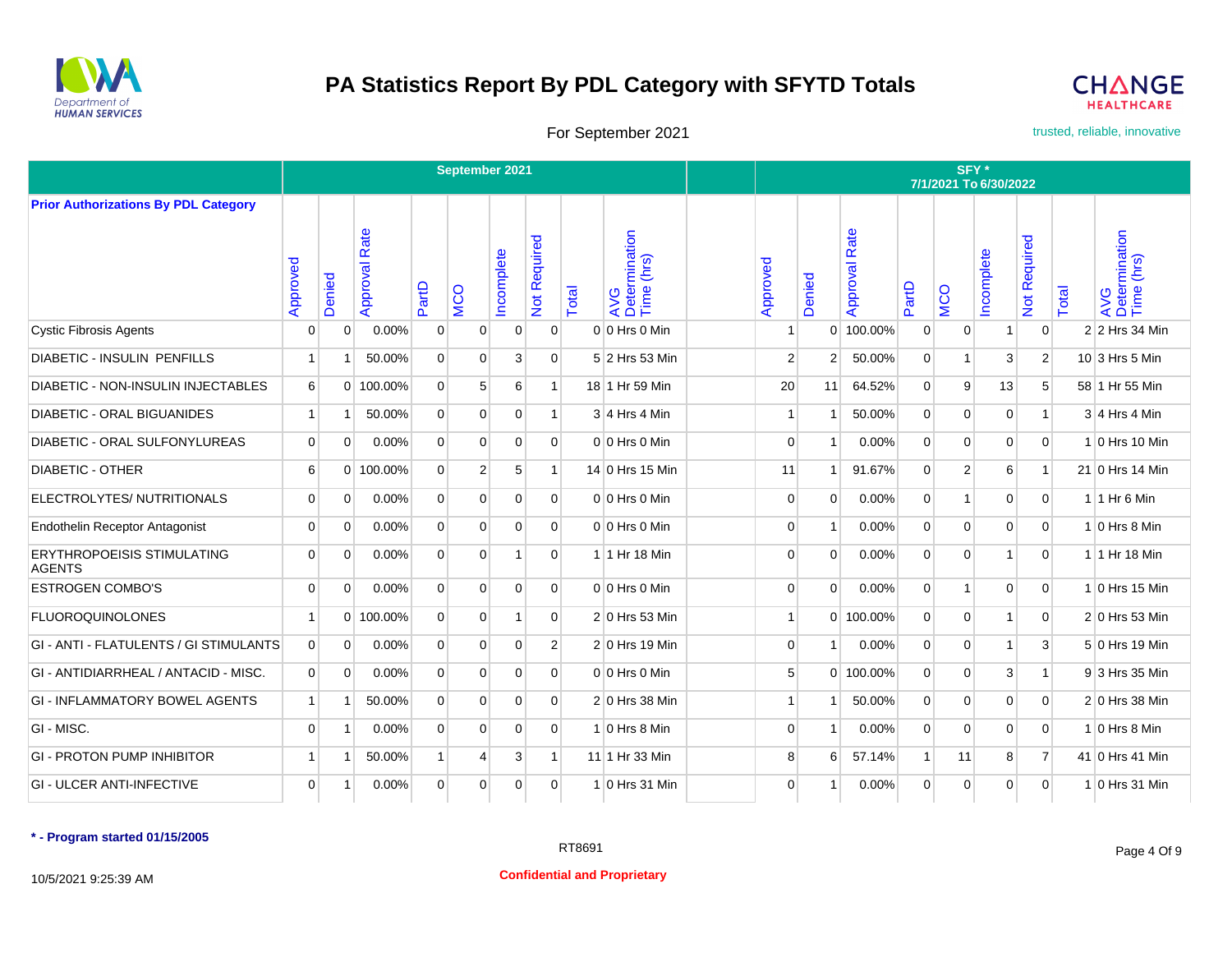



For September 2021 **trusted, reliable, innovative** 

|                                                                                             |                |                |                  |                | September 2021 |                |                |       |                                    |                |                |                  |                | SFY*           | 7/1/2021 To 6/30/2022 |                                              |       |                                    |
|---------------------------------------------------------------------------------------------|----------------|----------------|------------------|----------------|----------------|----------------|----------------|-------|------------------------------------|----------------|----------------|------------------|----------------|----------------|-----------------------|----------------------------------------------|-------|------------------------------------|
| <b>Prior Authorizations By PDL Category</b>                                                 |                |                |                  |                |                |                |                |       |                                    |                |                |                  |                |                |                       |                                              |       |                                    |
|                                                                                             | Approved       | Denied         | Rate<br>Approval | PartD          | <b>MCO</b>     | ncomplete      | Not Required   | Total | AVG<br>Determination<br>Time (hrs) | Approved       | enied<br>Õ     | Rate<br>Approval | PartD          | <b>MCO</b>     | ncomplete             | equired<br>$\tilde{\alpha}$<br>$\frac{1}{2}$ | Total | AVG<br>Determination<br>Time (hrs) |
| GI, Constipation - IBS-OIC                                                                  | $\overline{2}$ | $\Omega$       | 100.00%          | $\overline{0}$ |                | 1              | 0              |       | $4 0$ Hrs 18 Min                   | 3              | 3              | 50.00%           | $\Omega$       | 4              | $\overline{2}$        | 0                                            |       | 12 0 Hrs 20 Min                    |
| <b>GLUCOCORTICOIDS -</b><br><b>MINERALOCORTICOIDS</b>                                       | $\mathbf 0$    | $\Omega$       | 0.00%            | $\Omega$       | $\Omega$       | $\Omega$       | $\Omega$       |       | $0 0$ Hrs 0 Min                    | $\Omega$       | 2              | 0.00%            | $\Omega$       | $\Omega$       | $\Omega$              | 0                                            |       | $2 8$ Hrs 19 Min                   |
| <b>GRANULOCYTE CSF</b>                                                                      | $\mathbf 0$    | $\Omega$       | 0.00%            | $\Omega$       | $\Omega$       | 0              | $\Omega$       |       | $0 0$ Hrs 0 Min                    | $\overline{2}$ |                | 0 100.00%        | $\Omega$       | $\overline{0}$ | $\overline{1}$        | $\Omega$                                     |       | 3 0 Hrs 21 Min                     |
| <b>GROWTH HORMONE</b>                                                                       | $\mathbf 0$    | $\mathbf 0$    | 0.00%            | $\overline{0}$ | $\mathbf 0$    | 0              |                |       | $1 0$ Hrs 13 Min                   | $\mathbf{1}$   |                | 0 100.00%        | $\Omega$       | $\overline{0}$ | $\mathbf 0$           | $\mathbf{1}$                                 |       | $2 0$ Hrs 12 Min                   |
| <b>HEMOSTATIC</b>                                                                           | $\mathbf 0$    | $\mathbf 0$    | 0.00%            | $\overline{0}$ | $\overline{1}$ | $\overline{0}$ | $\Omega$       |       | $1 0$ Hrs 6 Min                    | $\mathbf 0$    | $\Omega$       | 0.00%            | $\Omega$       | $\overline{1}$ | $\mathbf 0$           | $\overline{0}$                               |       | $1 0$ Hrs 6 Min                    |
| <b>HEPATITIS C AGENTS</b>                                                                   | 0              | $\mathbf 0$    | 0.00%            | $\overline{0}$ | 5              | 4              | $\overline{0}$ |       | 9 0 Hrs 22 Min                     | $\mathbf{1}$   |                | 0 100.00%        | $\Omega$       | 9              | 6                     | 0                                            |       | 16 0 Hrs 24 Min                    |
| HEREDITARY ANGIOEDEMA AGENTS                                                                | $\mathbf 0$    | $\mathbf 0$    | 0.00%            | $\Omega$       | $\Omega$       | $\mathbf 0$    | $\Omega$       |       | $0 0$ Hrs 0 Min                    | $\Omega$       | $\Omega$       | 0.00%            | $\Omega$       | $\overline{0}$ | $\overline{1}$        | 0                                            |       | 1 0 Hrs 36 Min                     |
| <b>HYPERPARATHYROID TREATMENT -</b><br><b>VITAMIN D ANALOGS AND</b><br><b>CALCIMIMETICS</b> | $\Omega$       | $\Omega$       | 0.00%            | $\Omega$       | 1              | $\Omega$       | $\Omega$       |       | $1 0$ Hrs 10 Min                   | $\Omega$       | $\Omega$       | 0.00%            | $\Omega$       |                | $\Omega$              | 0                                            |       | 1 0 Hrs 10 Min                     |
| <b>IMMUNOSUPPRESSANTS</b>                                                                   | $\mathbf 0$    | $\mathbf 0$    | $0.00\%$         | $\overline{0}$ | $\Omega$       | $\overline{0}$ | $\Omega$       |       | $0 0$ Hrs 0 Min                    | $\Omega$       | $\Omega$       | 0.00%            | $\overline{0}$ | $\overline{0}$ | $\mathbf 0$           | $\vert$ 1                                    |       | $1 0$ Hrs 18 Min                   |
| <b>IMPOTENCE AGENTS</b>                                                                     | $\mathbf 0$    | $\mathbf 0$    | 0.00%            | $\overline{0}$ | $\mathbf 0$    | $\mathbf 0$    | $\overline{0}$ |       | $0 0$ Hrs 0 Min                    | $\mathbf 0$    | $\overline{2}$ | 0.00%            | $\Omega$       | $\overline{0}$ | $\mathbf 0$           | 0                                            |       | $2 0$ Hrs 9 Min                    |
| <b>K REMOVING RESINS</b>                                                                    | $\mathbf 0$    | $\mathbf 0$    | 0.00%            | $\Omega$       | $\Omega$       | $\mathbf 0$    | $\Omega$       |       | $0 0$ Hrs 0 Min                    | 1              |                | 50.00%           | $\Omega$       | $\overline{0}$ | 3                     | $\overline{1}$                               |       | 6 0 Hrs 15 Min                     |
| LINCOSAMIDES / OXAZOLIDINONES /<br><b>LEPROSTATICS</b>                                      | $\overline{0}$ | $\overline{1}$ | 0.00%            | $\overline{0}$ | $\mathbf 0$    | $\mathbf 0$    |                |       | $2 0$ Hrs 12 Min                   | $\Omega$       |                | 0.00%            | $\Omega$       |                | $\mathbf 0$           | $\overline{1}$                               |       | 3 0 Hrs 10 Min                     |
| MIGRAINE - SELECTIVE SEROTONIN<br>AGONISTS (5HT)--Tabs                                      | $\mathbf 0$    | 3              | 0.00%            | $\overline{0}$ | $\overline{1}$ | $\mathbf 0$    | $\overline{0}$ |       | 4 0 Hrs 34 Min                     | $\overline{1}$ | 3              | 25.00%           | $\Omega$       | $\overline{1}$ | $\overline{1}$        | $\mathbf 0$                                  |       | 6 0 Hrs 27 Min                     |
| <b>MINERALS</b>                                                                             | $\mathbf 0$    | $\mathbf{1}$   | 0.00%            | $\overline{0}$ | $\mathbf 0$    | $\overline{0}$ |                |       | $2 0$ Hrs 20 Min                   | 3              |                | 75.00%           | $\Omega$       | 3              | $\overline{4}$        | $\overline{1}$                               |       | 12 0 Hrs 16 Min                    |
| <b>MISCELLANEOUS</b>                                                                        | $\mathbf 0$    | $\overline{1}$ | 0.00%            | $\overline{0}$ | $\mathbf 0$    | $\overline{0}$ | $\overline{0}$ |       | $1 0$ Hrs 17 Min                   | $\mathbf 0$    | 4              | 0.00%            | $\Omega$       | $\overline{0}$ | $\overline{1}$        | 0                                            |       | 5 0 Hrs 7 Min                      |
| <b>MUSCLE RELAXANTS</b>                                                                     | $\mathbf 0$    | $\Omega$       | 0.00%            | $\Omega$       | $\Omega$       | $\mathbf 0$    | $\Omega$       |       | $0 0$ Hrs 0 Min                    | $\Omega$       | $\Omega$       | 0.00%            | $\Omega$       | $\mathbf{1}$   | $\Omega$              | $\Omega$                                     |       | 1 0 Hrs 32 Min                     |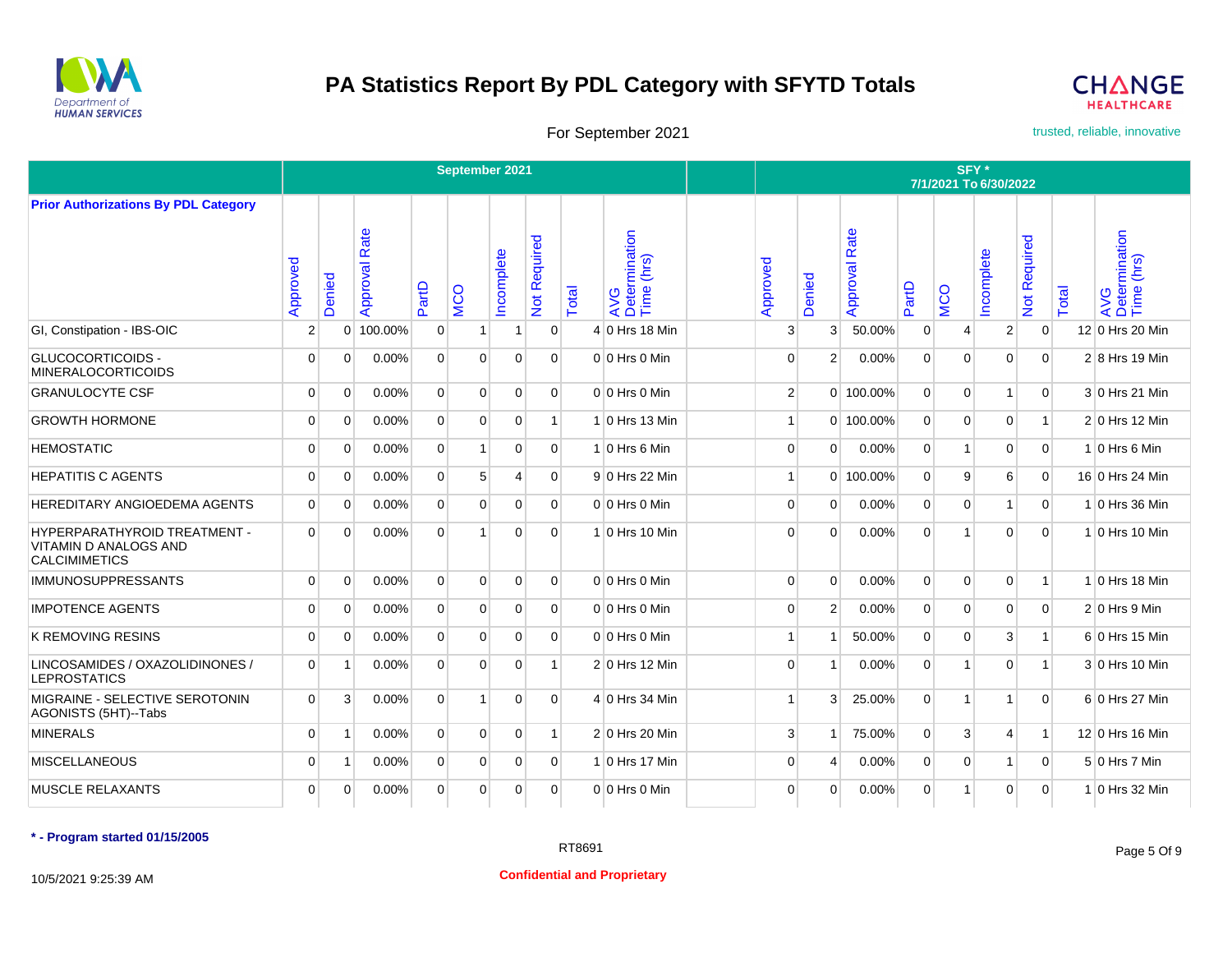



For September 2021 **trusted, reliable, innovative** 

|                                                |                |                |                      |                | September 2021 |             |                |       |                                    |                |                |                      |                | SFY*<br>7/1/2021 To 6/30/2022 |                |                |       |                                    |
|------------------------------------------------|----------------|----------------|----------------------|----------------|----------------|-------------|----------------|-------|------------------------------------|----------------|----------------|----------------------|----------------|-------------------------------|----------------|----------------|-------|------------------------------------|
| <b>Prior Authorizations By PDL Category</b>    |                |                |                      |                |                |             |                |       |                                    |                |                |                      |                |                               |                |                |       |                                    |
|                                                | Approved       | Denied         | <b>Approval Rate</b> | PartD          | <b>NCO</b>     | Incomplete  | Not Required   | Total | AVG<br>Determination<br>Time (hrs) | Approved       | Denied         | <b>Approval Rate</b> | PartD          | <b>MCO</b>                    | ncomplete      | Not Required   | Total | AVG<br>Determination<br>Time (hrs) |
| NARCOTIC - ANTAGONISTS                         | $\mathbf 0$    | 0              | $0.00\%$             | $\mathbf{0}$   | $\overline{0}$ | 0           | $\Omega$       |       | $0 0$ Hrs 0 Min                    | $\mathbf{1}$   |                | 0 100.00%            | $\overline{0}$ | 0                             | 1              | $\overline{0}$ |       | $2 0$ Hrs 13 Min                   |
| NARCOTICS - MISC.                              | $\overline{1}$ | -1             | 50.00%               | $\Omega$       | $\Omega$       | -1          | 1              |       | 4 3 Hrs 56 Min                     | $\overline{2}$ | 3              | 40.00%               | $\Omega$       | 1                             | 6              | $\overline{2}$ |       | 14 1 Hr 25 Min                     |
| NARCOTICS-LONG ACTING                          | $\mathbf{1}$   |                | 0 100.00%            | $\Omega$       | 1              | 1           | $\Omega$       |       | 3 0 Hrs 23 Min                     | $\overline{2}$ |                | $0$ 100.00%          |                | 1                             | 3              | $\Omega$       |       | 7 0 Hrs 17 Min                     |
| NEUROLOGICS - MISC.                            | $\mathbf 0$    | 0              | 0.00%                | $\overline{0}$ | $\overline{0}$ | 1           | $\overline{0}$ |       | $1 0$ Hrs 12 Min                   | $\mathbf 0$    | $\Omega$       | 0.00%                | $\overline{0}$ | $\mathbf{1}$                  | 3              | $\mathbf 0$    |       | 4 0 Hrs 14 Min                     |
| NICOTINE PATCHES / TABLETS                     | $\overline{0}$ | $\mathbf 0$    | 0.00%                | $\overline{0}$ | $\mathbf{1}$   | 0           | $\overline{0}$ |       | $1 0$ Hrs 23 Min                   | $\mathbf 0$    | $\overline{0}$ | 0.00%                | $\overline{0}$ | $\overline{2}$                | $\mathbf 0$    | $\overline{0}$ |       | $2 0$ Hrs 18 Min                   |
| NICOTINE REPLACEMENT - OTHER                   | $\mathbf 0$    | 0              | 0.00%                | $\overline{0}$ | 1              | $\mathbf 0$ | $\overline{0}$ |       | 1 0 Hrs 35 Min                     | $\mathbf 0$    | $\mathbf{2}$   | 0.00%                | $\overline{0}$ | 1                             | $\mathbf 0$    | $\mathbf 0$    |       | 3 0 Hrs 18 Min                     |
| <b>NSAIDS</b>                                  | 0              | $\mathbf 0$    | 0.00%                | $\overline{0}$ | $\overline{0}$ | 3           | $\overline{0}$ |       | 3 0 Hrs 11 Min                     | $\overline{1}$ |                | 0 100.00%            | $\Omega$       | $\mathbf 0$                   | 3              | $\mathbf 0$    |       | $4$ 0 Hrs 11 Min                   |
| OP. ANTIINFLAMMATORY / STEROIDS<br>OPHTH.      | $\mathbf 0$    | $\overline{1}$ | 0.00%                | $\Omega$       | $\mathbf 0$    | $\Omega$    | $\Omega$       |       | 1 0 Hrs 11 Min                     | $\mathbf 0$    |                | 0.00%                | $\Omega$       | $\Omega$                      | $\mathbf 0$    | $\mathbf 0$    |       | $1 0$ Hrs 11 Min                   |
| OP. MISC                                       | $\mathbf 0$    | $\mathbf 0$    | 0.00%                | $\overline{0}$ | $\overline{0}$ | 1           | $\overline{0}$ |       | $1 0$ Hrs 8 Min                    | $\mathbf 0$    | $\Omega$       | 0.00%                | $\overline{0}$ | $\mathbf 0$                   | $\overline{c}$ | $\overline{2}$ |       | $4 0$ Hrs 28 Min                   |
| OP. QUINOLONES                                 | $\mathbf 0$    | $\mathbf 0$    | 0.00%                | $\overline{0}$ | $\overline{0}$ | 0           | $\overline{0}$ |       | $0 0$ Hrs 0 Min                    | $\mathbf 0$    | 2              | 0.00%                | $\overline{0}$ | $\mathbf 0$                   | $\mathbf 0$    | 0              |       | 2 1 Hr 16 Min                      |
| <b>OSTEOPOROSIS</b>                            | $\mathbf 0$    | $\mathbf 0$    | 0.00%                | $\mathbf{0}$   | $\mathbf{1}$   | 0           | $\overline{0}$ |       | $1 0$ Hrs 9 Min                    | $\mathbf 0$    | $\overline{0}$ | 0.00%                | $\overline{0}$ | 3                             | $\mathbf 0$    | $\overline{0}$ |       | 3 0 Hrs 11 Min                     |
| phenylketonuria                                | $\mathbf 0$    | $\Omega$       | 0.00%                | $\overline{0}$ | $\Omega$       | $\Omega$    | $\overline{0}$ |       | $0 0$ Hrs 0 Min                    | $\mathbf 0$    | $\Omega$       | 0.00%                | $\Omega$       | $\Omega$                      | $\Omega$       | $\overline{2}$ |       | $2 0$ Hrs 23 Min                   |
| PHOSPHATE BINDERS                              | $\mathbf 0$    | $\Omega$       | 0.00%                | $\Omega$       | $\Omega$       | $\mathbf 0$ | $\overline{0}$ |       | $0 0$ Hrs 0 Min                    | $\mathbf 0$    |                | 0.00%                | $\Omega$       | $\mathbf 0$                   | 1              | $\mathbf 0$    |       | 2 0 Hrs 26 Min                     |
| <b>PROGESTINS</b>                              | $\mathbf{1}$   |                | 0 100.00%            | $\Omega$       | $\overline{0}$ | 0           | $\mathbf{1}$   |       | $2 0$ Hrs 46 Min                   | $\mathbf{1}$   |                | 0 100.00%            | $\Omega$       | 1                             | 0              | $\mathbf{1}$   |       | 3 5 Hrs 24 Min                     |
| PULMONARY ANTI-HYPERTENSIVES                   | $\mathbf 0$    | $\mathbf 0$    | 0.00%                | $\overline{0}$ | $\overline{0}$ | 0           | $\overline{0}$ |       | $0 0$ Hrs 0 Min                    | $\mathbf 0$    | $\Omega$       | 0.00%                | $\overline{0}$ | $\mathbf 0$                   | $\mathbf{1}$   | $\overline{0}$ |       | $1 0$ Hrs 17 Min                   |
| <b>RSV AGENTS</b>                              | $\overline{0}$ | $\overline{1}$ | 0.00%                | $\overline{0}$ | $\overline{0}$ | 0           | $\overline{0}$ |       | 1 0 Hrs 34 Min                     | $\mathbf 0$    | $\overline{2}$ | 0.00%                | $\overline{0}$ | $\mathbf 0$                   | 0              | $\overline{0}$ |       | 2 0 Hrs 29 Min                     |
| SEDATIVE/HYPNOTICS -<br><b>BENZODIAZEPINES</b> | 0              | $\mathbf 0$    | 0.00%                | $\Omega$       | $\Omega$       | 0           | $\Omega$       |       | $0 0$ Hrs 0 Min                    | $\Omega$       |                | 0.00%                | $\overline{0}$ | 1                             | $\Omega$       | 0              |       | 2 0 Hrs 27 Min                     |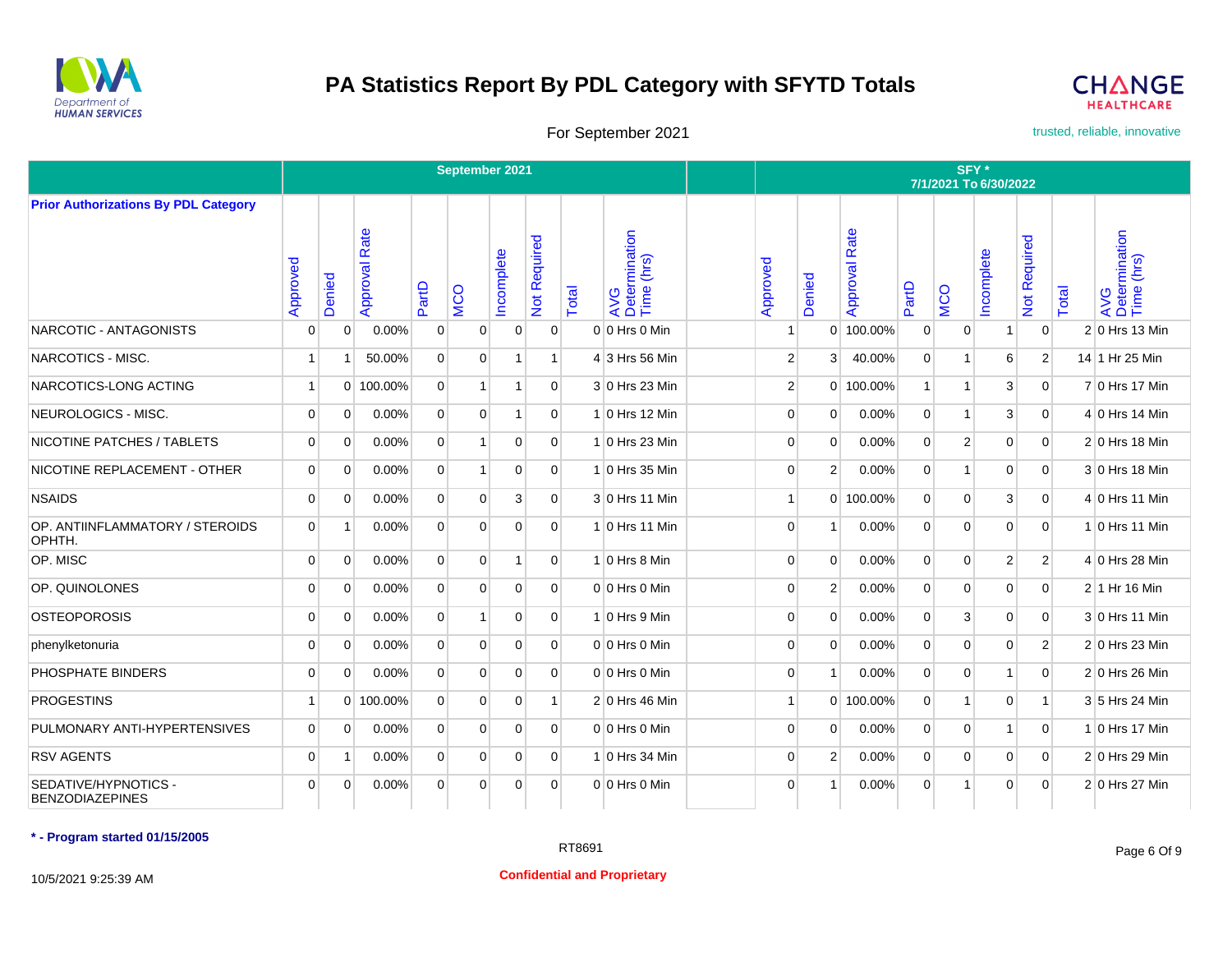



For September 2021 **trusted, reliable, innovative** 

|                                                           |                |                |                      |                | September 2021 |                |                   |       |                                             |                       |                       |                      |                | SFY*           | 7/1/2021 To 6/30/2022    |                     |       |                                    |
|-----------------------------------------------------------|----------------|----------------|----------------------|----------------|----------------|----------------|-------------------|-------|---------------------------------------------|-----------------------|-----------------------|----------------------|----------------|----------------|--------------------------|---------------------|-------|------------------------------------|
| <b>Prior Authorizations By PDL Category</b>               |                |                |                      |                |                |                |                   |       |                                             |                       |                       |                      |                |                |                          |                     |       |                                    |
|                                                           | Approved       | Denied         | <b>Approval Rate</b> | PartD          | <b>MCO</b>     | Incomplete     | equired<br>Not Re | Total | rmination<br>(hrs)<br>AVG<br>Deteri<br>Time | Approved              | enied<br>Ō            | <b>Approval Rate</b> | PartD          | MCO            | Incomplete               | <b>Not Required</b> | Total | AVG<br>Determination<br>Time (hrs) |
| SEDATIVE/HYPNOTICS - Non-<br>Benzodiazepines              | 1              | 1              | 50.00%               | $\mathbf{1}$   | $\Omega$       | $\mathbf 0$    | $\overline{0}$    |       | 3 0 Hrs 10 Min                              | $\overline{2}$        | 3                     | 40.00%               | $\overline{1}$ | 1              |                          | 2                   |       | 10 1 Hr 43 Min                     |
| SMOKING CESSATION (ORAL)                                  | $\overline{0}$ | $\mathbf 0$    | 0.00%                | $\mathbf 0$    | $\mathbf 0$    | 0              | $\overline{0}$    |       | $0 0$ Hrs 0 Min                             | $\overline{0}$        |                       | 0.00%                | $\overline{0}$ | $\mathbf 0$    | $\mathbf 0$              | $\overline{0}$      |       | 1 1 Hr 44 Min                      |
| <b>STIMULANTS</b>                                         | $\mathbf 0$    | $\Omega$       | 0.00%                | $\mathbf 0$    | $\Omega$       | $\mathbf 0$    | $\overline{0}$    |       | $0 0$ Hrs 0 Min                             | $\mathbf 0$           | $\Omega$              | 0.00%                | $\overline{0}$ | $\mathbf{1}$   | $\overline{\phantom{a}}$ | $\overline{0}$      |       | $2 0$ Hrs 9 Min                    |
| STIMULANTS - AMPHETAMINES - LONG<br><b>ACTING</b>         | 10             | -1             | 90.91%               | $\Omega$       | 1              | 12             | $\overline{4}$    |       | 28 1 Hr 44 Min                              | 27                    | 2                     | 93.10%               | $\Omega$       | 26             | 39                       | 9                   |       | 103 1 Hr 43 Min                    |
| STIMULANTS - AMPHETAMINES - SHORT<br><b>ACTING</b>        | $\overline{2}$ | 6              | 25.00%               | $\Omega$       | 5              | 3              | $\Omega$          |       | 16 3 Hrs 5 Min                              | 9                     | 12                    | 42.86%               | $\Omega$       | 14             | 20                       | $\Omega$            |       | 55 1 Hr 26 Min                     |
| STIMULANTS - METHYLPHENIDATE                              | 3              |                | 0 100.00%            | $\overline{0}$ | 1              | 6              | $\Omega$          |       | 10 1 Hr 39 Min                              | $\boldsymbol{\Delta}$ | $\boldsymbol{\Delta}$ | 50.00%               | 0              | 5              | 11                       | 2                   |       | 26 1 Hr 53 Min                     |
| STIMULANTS - METHYLPHENIDATE -<br><b>LONG ACTING</b>      | 3              |                | 0 100.00%            | $\Omega$       | 1              | 8              | $\Omega$          |       | 12 2 Hrs 54 Min                             | 11                    |                       | $0$ 100.00%          | 0              | $\overline{7}$ | 26                       | 3                   |       | 47 2 Hrs 0 Min                     |
| STIMULANTS - OTHER STIMULANTS /<br><b>LIKE STIMULANTS</b> | $\mathbf{1}$   |                | 0 100.00%            | $\mathbf 0$    | 3              | 9              | $\Omega$          |       | 13 1 Hr 36 Min                              | $\overline{4}$        |                       | 80.00%               | 0              | 14             | 19                       | 2                   |       | 40 0 Hrs 47 Min                    |
| <b>TETRACYCLINES</b>                                      | $\Omega$       | $\Omega$       | 0.00%                | $\Omega$       | $\Omega$       | $\Omega$       | $\Omega$          |       | $0 0$ Hrs 0 Min                             | $\Omega$              |                       | 0.00%                | $\Omega$       | $\Omega$       | 1                        | $\Omega$            |       | 2 0 Hrs 17 Min                     |
| <b>THYROID HORMONES</b>                                   | $\mathbf 0$    | 1              | 0.00%                | $\mathbf 0$    | $\mathbf 0$    | $\Omega$       | $\Omega$          |       | 1 14 Hrs 16<br>Min                          |                       | 2                     | 33.33%               | 1              | 3              |                          | $\mathbf{1}$        |       | 93 Hrs 37 Min                      |
| TOPICAL - ACNE PREPARATIONS                               | 5              | $\Omega$       | 100.00%              | $\Omega$       | 3              | $\overline{4}$ |                   |       | 13 0 Hrs 14 Min                             | 12                    | 7                     | 63.16%               | $\Omega$       | 8              | 15                       | 3                   |       | 45 1 Hr 55 Min                     |
| <b>TOPICAL - ANTIFUNGALS</b>                              | $\overline{0}$ | $\overline{2}$ | 0.00%                | $\mathbf 0$    | $\mathbf 0$    | 0              | $\overline{0}$    |       | 2 0 Hrs 22 Min                              | $\mathbf 0$           | 2                     | 0.00%                | $\mathbf 0$    | $\mathbf 0$    | $\mathbf 0$              | $\overline{0}$      |       | 2 0 Hrs 22 Min                     |
| TOPICAL - ANTISEBORRHEICS                                 | $\overline{0}$ | $\Omega$       | 0.00%                | $\Omega$       | $\Omega$       | $\Omega$       | $\overline{0}$    |       | $0 0$ Hrs 0 Min                             | $\mathbf 0$           |                       | 0.00%                | $\Omega$       | $\Omega$       | $\Omega$                 | $\overline{0}$      |       | $1 0$ Hrs 32 Min                   |
| TOPICAL - ASTRINGENTS /<br><b>PROTECTANTS</b>             | $\mathbf 0$    | $\overline{2}$ | 0.00%                | $\mathbf 0$    | $\Omega$       | $\mathbf 0$    | $\overline{0}$    |       | $2 0$ Hrs 12 Min                            | $\mathbf 0$           | $\mathbf{2}$          | 0.00%                | $\Omega$       | $\Omega$       | $\Omega$                 | $\mathbf 0$         |       | $2 0$ Hrs 12 Min                   |
| TOPICAL - CORTICOSTEROIDS                                 | $\mathbf{1}$   |                | 0 100.00%            | $\mathbf 0$    | 1              | $\mathbf 0$    | $\overline{0}$    |       | $2 0$ Hrs 12 Min                            | $\mathbf{1}$          |                       | 50.00%               | $\mathbf 0$    | 1              | $\Omega$                 | $\overline{0}$      |       | 3 0 Hrs 14 Min                     |
| TOPICAL - GENITAL WARTS                                   | $\overline{0}$ | $\Omega$       | 0.00%                | $\Omega$       | $\Omega$       | $\Omega$       | $\Omega$          |       | $0 0$ Hrs 0 Min                             | $\Omega$              | 2                     | 0.00%                | $\Omega$       | $\Omega$       | $\Omega$                 | $\Omega$            |       | 2 0 Hrs 22 Min                     |

**\* - Program started 01/15/2005**

10/5/2021 9:25:39 AM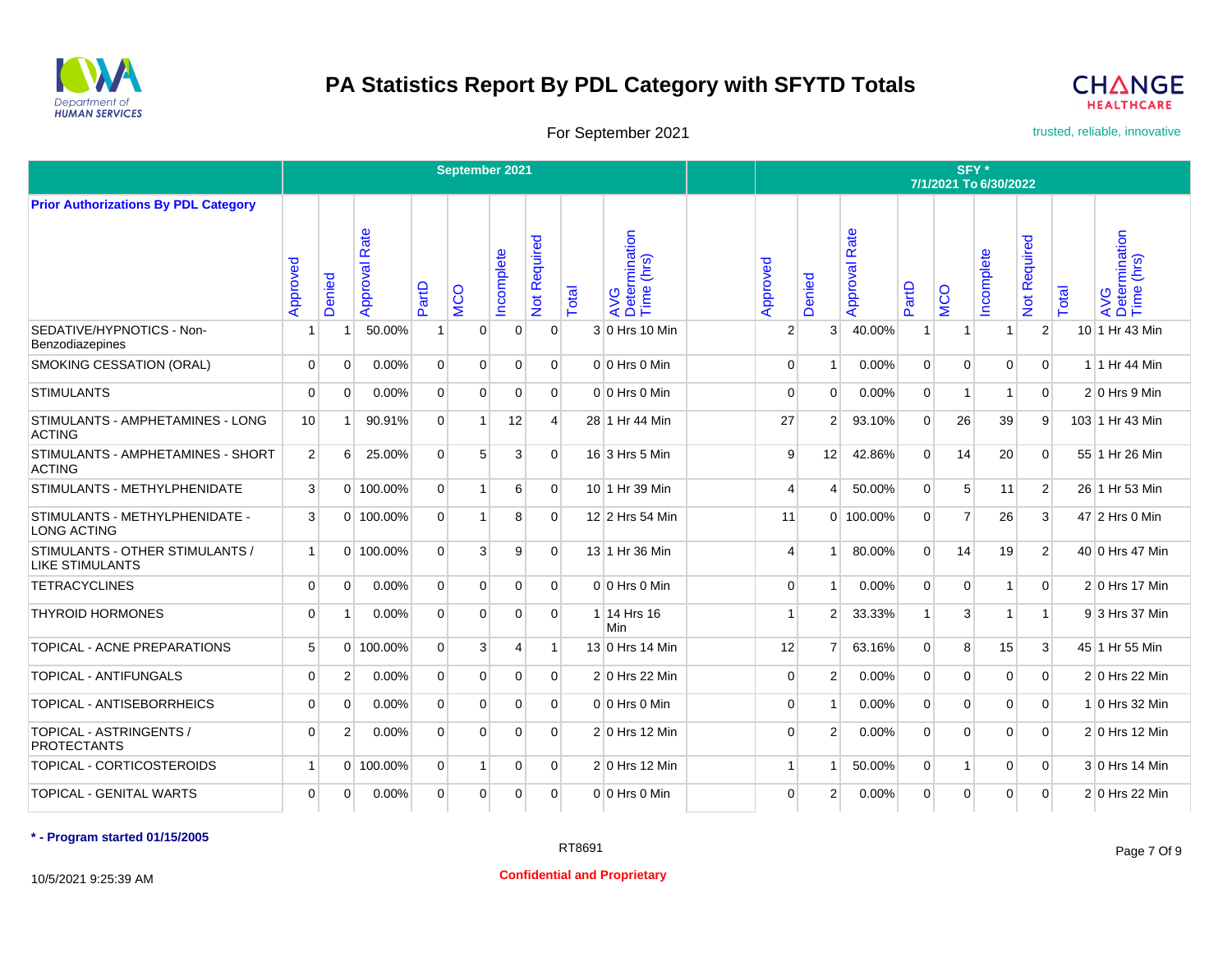



For September 2021 **trusted, reliable, innovative** 

|                                             |             |                |                  |                | September 2021 |                |                                   |       |                                              |                |          |                  |                | SFY*           | 7/1/2021 To 6/30/2022 |                |       |                                    |
|---------------------------------------------|-------------|----------------|------------------|----------------|----------------|----------------|-----------------------------------|-------|----------------------------------------------|----------------|----------|------------------|----------------|----------------|-----------------------|----------------|-------|------------------------------------|
| <b>Prior Authorizations By PDL Category</b> |             |                |                  |                |                |                |                                   |       |                                              |                |          |                  |                |                |                       |                |       |                                    |
|                                             | Approved    | Denied         | Rate<br>Approval | PartD          | <b>MCO</b>     | Incomplete     | equired<br>$\alpha$<br><b>Not</b> | Total | rmination<br>a (hrs)<br>AVG<br>Deter<br>Time | Approved       | Denied   | Rate<br>Approval | PartD          | <b>MCO</b>     | Incomplete            | Not Required   | Total | AVG<br>Determination<br>Time (hrs) |
| TOPICAL - IMMUNOMODULATORS                  |             | 0              | 100.00%          | 0              | 0              | 2              | 0                                 |       | $3 0$ Hrs 8 Min                              | 2              | 3        | 40.00%           | 0              | $\overline{2}$ | 5                     | 0              |       | $12$ 1 Hr 2 Min                    |
| TOPICAL - LOCAL ANESTHETICS                 | $\mathbf 0$ | $\overline{2}$ | $0.00\%$         | $\overline{0}$ | 0              | $\overline{0}$ | $\overline{0}$                    |       | $2 0$ Hrs 41 Min                             | $\overline{0}$ |          | 0.00%            | $\overline{0}$ | 1              | $\overline{0}$        | 0              |       | 5 0 Hrs 45 Min                     |
| <b>TOPICAL - TRETINOIDS</b>                 | $\mathbf 0$ | $\overline{2}$ | $0.00\%$         | $\mathbf 0$    | 2              | 4              | $\Omega$                          |       | 8 0 Hrs 14 Min                               | 6              |          | 60.00%           | $\Omega$       | $\overline{2}$ | 13                    | $\overline{2}$ |       | 27 1 Hr 17 Min                     |
| UROLOGICAL - MISC.                          |             | $\Omega$       | 100.00%          | $\mathbf 0$    | $\Omega$       | 0              | $\Omega$                          |       | 1 0 Hrs 17 Min                               |                | $\Omega$ | 100.00%          | $\mathbf 0$    | $\overline{0}$ | $\mathbf 0$           | 0              |       | 1 0 Hrs 17 Min                     |
| <b>VAGINAL - OTHER</b>                      | 0           | $\mathbf 0$    | $0.00\%$         | $\overline{0}$ | $\Omega$       | $\overline{0}$ | $\Omega$                          |       | $0 0$ Hrs 0 Min                              | $\overline{0}$ |          | 0.00%            | $\Omega$       | $\overline{0}$ | $\overline{0}$        | 0              |       | $1 0$ Hrs 14 Min                   |
| <b>VASOPRESSINS</b>                         | 0           | 0              | $0.00\%$         | $\mathbf 0$    | 2              | 0              | $\overline{0}$                    |       | 2 0 Hrs 15 Min                               | $\overline{0}$ | $\Omega$ | 0.00%            | $\Omega$       | $\overline{2}$ | 0                     | 0              |       | $2 0$ Hrs 15 Min                   |
| <b>VITAMINS</b>                             | 6           | $\overline{0}$ | 100.00%          | $\overline{0}$ |                | 5              |                                   |       | 13 1 Hr 25 Min                               | 15             | $\Omega$ | 100.00%          | $\overline{0}$ | $\overline{7}$ | 13                    | $\overline{2}$ |       | 37 0 Hrs 40 Min                    |
| VITAMINS - MISC.                            | $\mathbf 0$ | 0              | $0.00\%$         | 0              | $\Omega$       | 0              | $\Omega$                          |       | $0 0$ Hrs 0 Min                              | 3              | $\Omega$ | 100.00%          | $\Omega$       | $\overline{0}$ | 2                     | 0              |       | 5 0 Hrs 14 Min                     |
| <b>WEIGHT LOSS</b>                          | 0           | 0              | $0.00\%$         | 0              | 0              | 0              | $\overline{0}$                    |       | $0 0$ Hrs 0 Min                              | $\overline{0}$ |          | 0.00%            | $\overline{0}$ | 1 <sup>1</sup> | 0                     | 0              |       | 2 1 Hr 20 Min                      |
| <b>Grand Totals:</b>                        | 87          | 45             | 65.91%           | 2              | 59             | 113            | 27                                |       | 333 1 Hr 19 Min                              | 261            | 169      | 60.70%           | 8              | 206            | 380                   | 95             |       | 1119 1 Hr 21 Min                   |